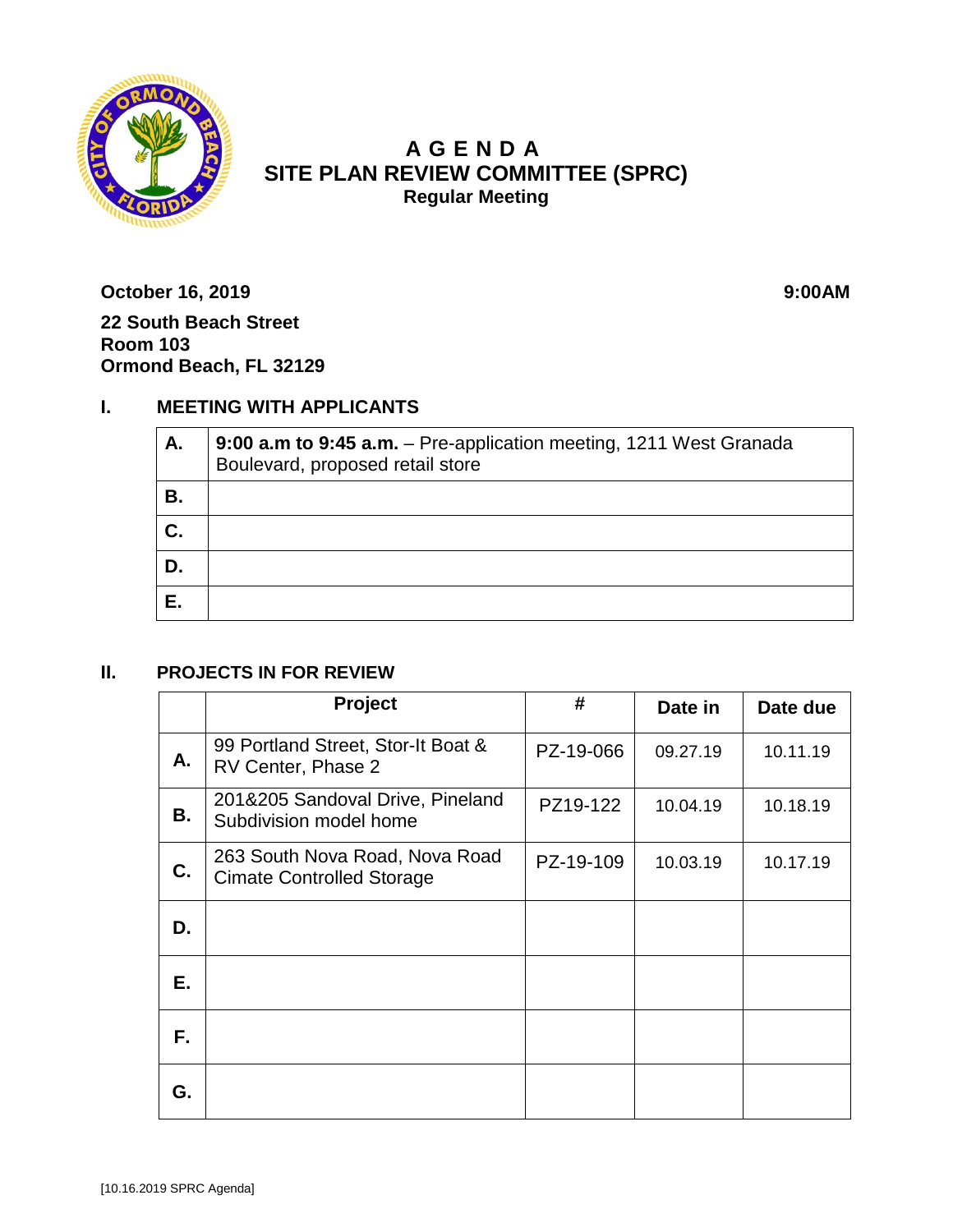#### **III. DISCUSSION ITEMS**



### **IV. PROJECTS UNDER CONSTRUCTION**

|                    | Project                                          | % Complete |  |  |
|--------------------|--------------------------------------------------|------------|--|--|
| 1.                 | 101 Town & Country Lane                          | 5%         |  |  |
| 2.                 | 589 South Yonge Street                           | 98%        |  |  |
| 3.                 | 783 North U.S. Highway 1                         | 50%        |  |  |
| 4.                 | <b>Antares of Ormond Beach</b>                   | 2%         |  |  |
| 5.                 | Breakaway Trails Ground Storage tank             | 80%        |  |  |
| 6.                 | <b>Broadwater Bridge</b>                         | 75%        |  |  |
| 7.                 | Coolidge Avenue Office/Warehouse                 | 15%        |  |  |
| 8.                 | Dunkin Donuts, 1190 Ocean Shore                  | pending    |  |  |
| 9.                 | <b>Extended Stay America</b>                     | $0\%$      |  |  |
| 10.                | Granada Plaza sewer improvements                 | 60%        |  |  |
| 11.                | <b>Granada Pointe</b>                            | 98%        |  |  |
| 12.                | Independence Recycling of Volusia                | 95%        |  |  |
| 13.                | Lynnhurst sewer improvements                     | 0%         |  |  |
| 14.                | Modern Wash                                      | pending    |  |  |
| 15.                | Oceanside Golf and Country Club (seating)        | 50%        |  |  |
| 16.                | <b>Ormond Beach Surf Style</b>                   | 80%        |  |  |
| 17.                | Ormond RC, Building 1C                           | 65%        |  |  |
| 18.                | Pineland Trail re-alignment                      | 60%        |  |  |
| 19.                | <b>Salty Church</b>                              | 0%         |  |  |
| 20.                | <b>Security First</b>                            | 88%        |  |  |
| 21.                | Thomas & Betts parking improvements<br>(Phase 1) | 98%        |  |  |
| 22.                | <b>Total Comfort</b>                             | 5%         |  |  |
| 23.                | WaWa                                             | 98%        |  |  |
| <b>Residential</b> |                                                  |            |  |  |
| 24.                | <b>Cypress Trails subdivision</b>                | 80%        |  |  |